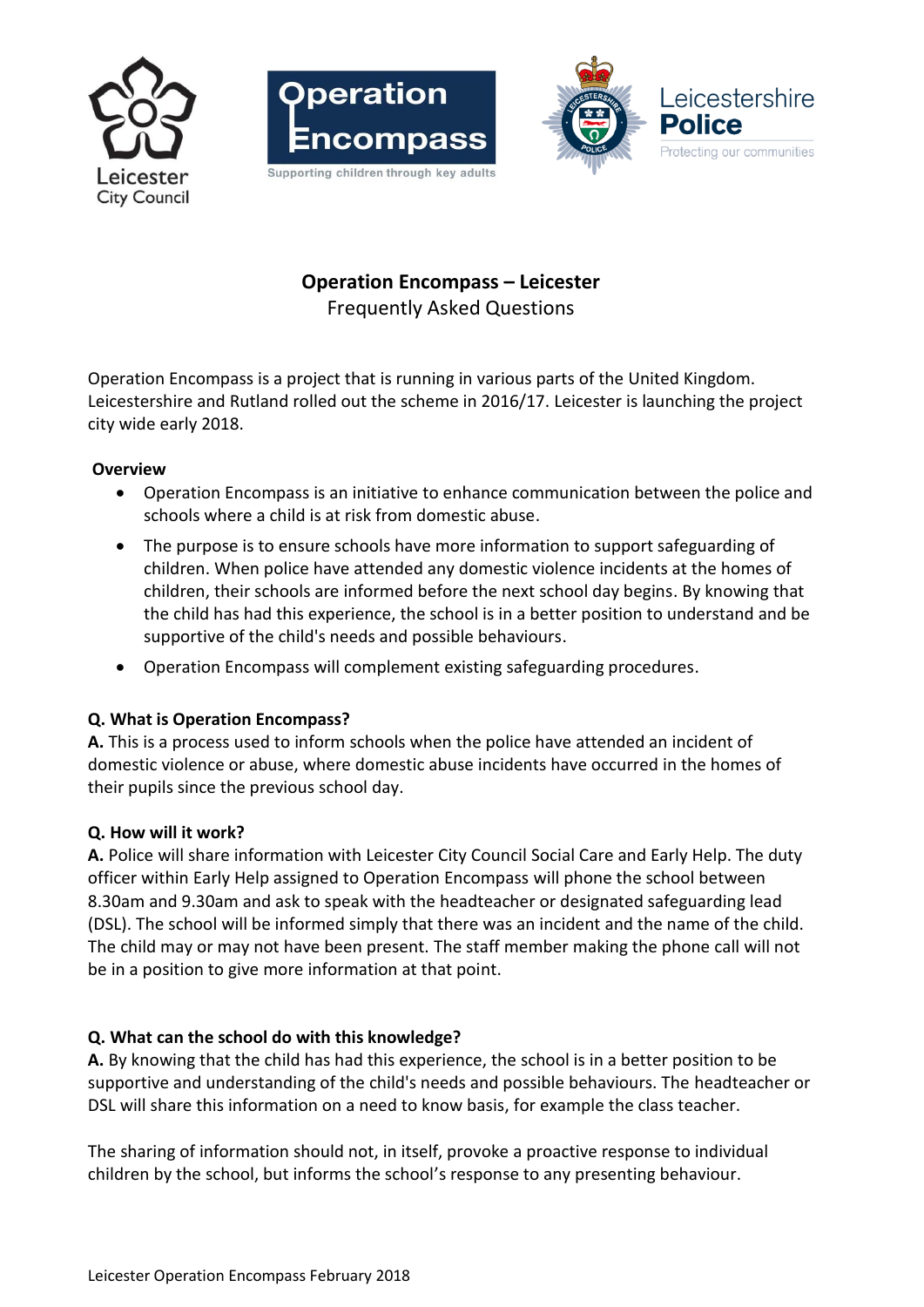### **Q. What if the headteacher/DSL misses the call?**

**A.** Should the DSL or headteacher be unavailable to take the Operation Encompass call, the staff member will ask the school to return the call swiftly. They will also ask for an email address for the DSL or headteacher if they do not have one already.

The DSL or headteacher will then be emailed an alert with instructions for a return call. No information about the child or incident will be supplied via this email and no information will be discussed with staff other than the DSL or other nominated deputy. No further calls will be attempted.

# **Q. How frequently will schools receive this type of call?**

**A.** Local data indicates that there are approx. 20 calls to the police in Leicester regarding domestic violence and abuse each day, and around 70% of these have children usually resident in the household.

## **Q. Will parents be aware of this new process?**

**A.** Schools will need to let all parents know, via newsletter or other appropriate means, that when police attend an incident of domestic violence or abuse, the school will be informed the next morning. This communication will also inform parents of local and national specialist domestic violence and abuse services available to them.

## **Q. What should Schools do to ensure effective participation?**

**A.** There are a number of activities which will support the process:

- Alert those who may pick up the phone between 8.30am and 9.30am about this scheme and that wherever possible a DSL or headteacher is available to take the call.
- DSL/headteacher should ensure that every effort is made to return Operation Encompass calls where an alert email is received.
- Increase awareness amongst staff and parents by sharing or organising a viewing of the BBC video clip on Operation Encompass [\(bbc.co.uk/programmes/p03y9r5h\)](http://www.bbc.co.uk/programmes/p03y9r5h) or other appropriate resource. Schools can reference Operation Encompass in their safeguarding policies to ensure that schools staff and parents are aware of the process.
- Schools can make use of template letters for parents about the scheme. They can also access local training on domestic violence and abuse.

# **Q. What happens in the school holidays?**

**A.** No contact will be made with schools, operation encompass will resume on the first day of school term.

# **Q. What is the review and evaluation process?**

**A.** The scheme will be evaluated and reviewed as it evolves. It will be incorporated into the school health check, can be referenced in the internal audits governors undertake around s11 and will feature regularly in the DSL Forum. Schools will be asked to participate in assessing whether the scheme has made any positive (or otherwise) impact on the experience of the children in their school. In other areas it has been found to be a very effective way of supporting children at a most difficult time,

# **Q. Where can I find out more about the background to Operation Encompass?**

**A.** [operationencompass.org](http://www.operationencompass.org/) – national website

Please refer to the Leicester city LSCB website for more information on processes <http://www.lcitylscb.org/information-for-practitioners/operation-encompass/>